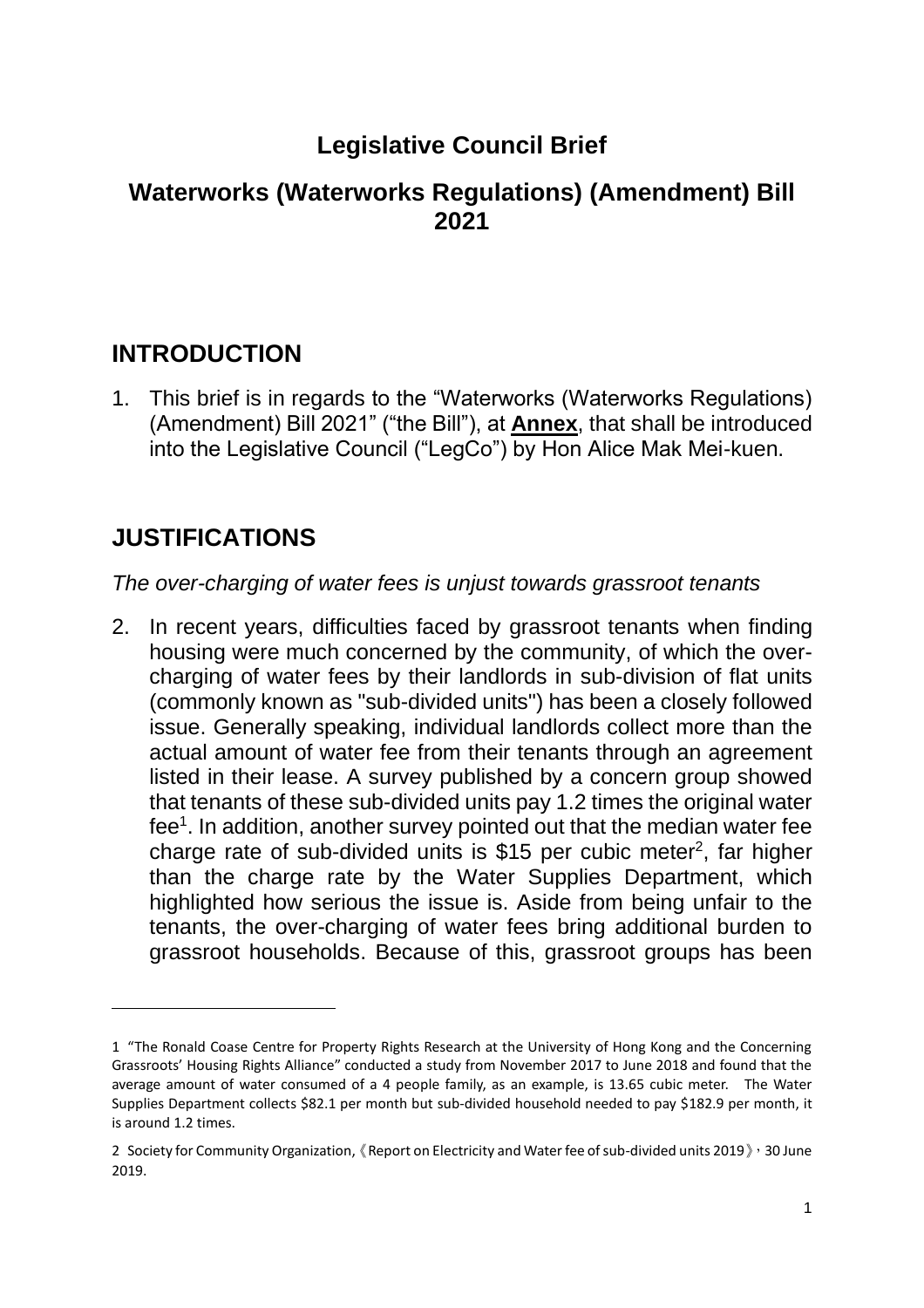following this issue for a long time and has repeatedly urged the Government to enact legislation on prohibiting the over-charging of water fees.

#### *Current Regulations provides an opportunity for landlords to over-charge water fees*

- 3. Under the current Waterworks Regulations (Chapter 102, Subsidiary Legislation A) ("Regulations") Section 51, any person who contravenes Section 47, that is, without the permission in writing of the Water Authority, sell or offer for sale water from the waterworks shall be guilty of an offence and shall be liable on summary conviction to a fine at Level 3. However, a consumer of an inside service who recovers the cost of water from any person is exempted in Section 47(2) of the Regulations in the same time, so they can collect cost of water from people listed below, including (i) who occupies the premises in which the inside service exists; and (ii) who uses in such premises water which is supplied through the inside service.
- 4. Facing demands from the public, the government has expressed that according to the Section 47(2) of the Regulations, the landlord can charge for the cost of water supplied to the tenant by the internal water supply system of the premise, which may also include other related fees, such as the expenses for the repairing and maintenance of the internal water supply system etc. Hence, the landlords and the tenants can determine the costs involved through their leases. We considered that the current Regulations thereby enabled some landlords to randomly set the amount of water fees to be paid by the tenants, providing them with the opportunity to over-charge their tenants, contributing to the continuation of dilemma for grassroot tenants.
- 5. Given the unjust situation the tenants of sub-divided units face and the demands from the public mentioned above, plus considering not only the inability of the current Regulations to effectively stop landlords from overcharging, but even providing a chance for landlords to freely resale the water supply from the Water Supplies Department to a third party through a separate clause in the lease for profit, we suggest amending the Waterworks Regulations (Chapter 102, Subsidiary Legislation A) to prohibit consumers from reselling water sold by the Water Authority from the waterworks for profit.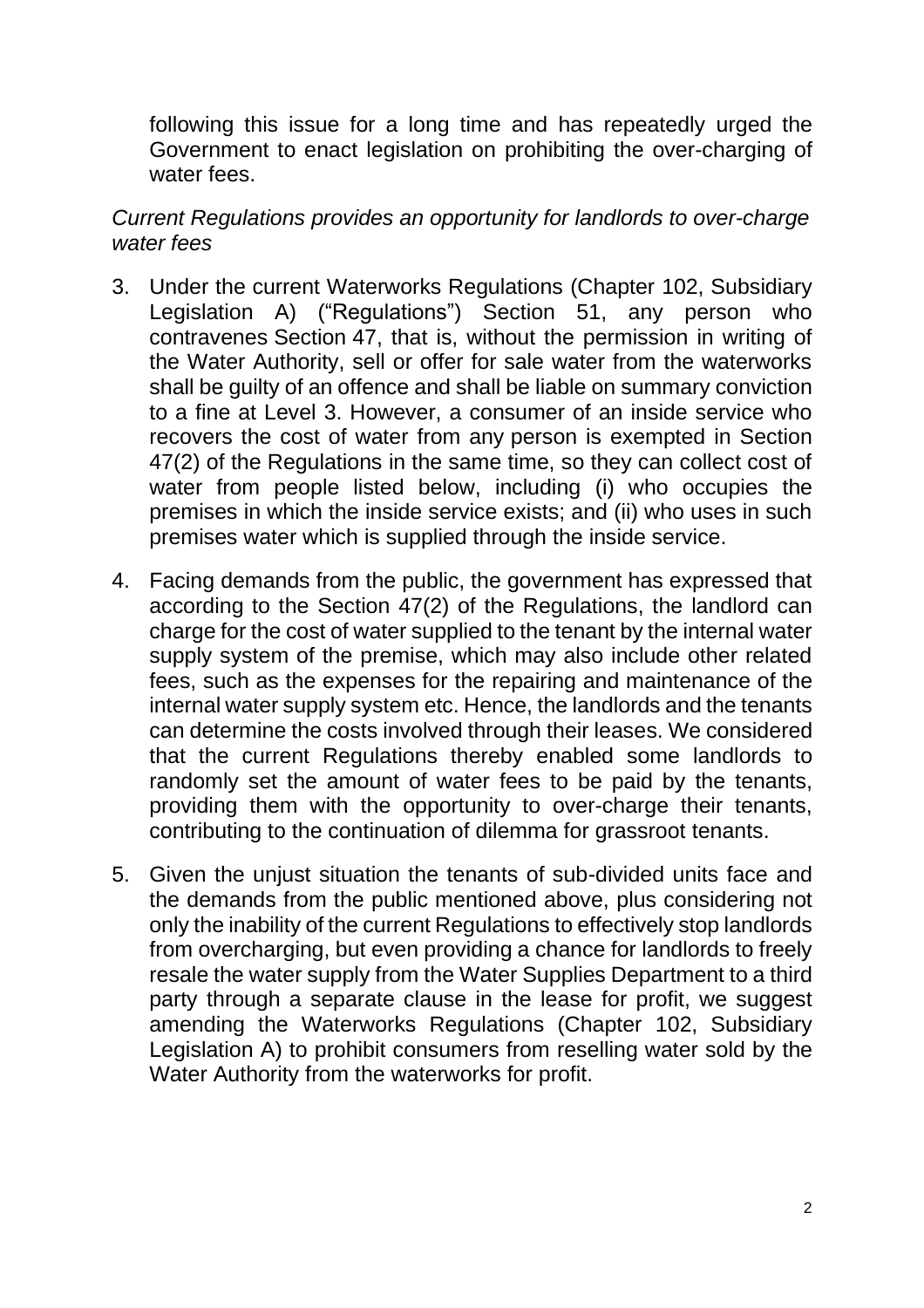#### *Proposed legislation*

- 6. We propose an amendment to the Regulations to stipulate that it is an offence for anyone to sell water for others at a rate in excess of the set water charge (that is set in Section 46 and Part 3 of Schedule 1 of the Regulations). To those who violating the Regulations shall be guilty of an offence and be liable on summary conviction to a fine at Level 3 (which is \$10000).
- 7. We expect that our proposal will provide a legal base to deterrent individual sub-divided unit owners from over-charging, easing the burden of grassroot families, especially for those who live in subdivided units, and solving this unjust issue. Given the current Regulations allow landlords to charge tenants with water fees and other related costs, we hope through the amendment of the law, we can protect grassroot families from being over-charged.

### **THE BILL**

- 8. The main provisions of the Bill are summarized below.
	- (a) Clause 1 of the proposed Bill sets out the short title;
	- (b) Clause 3 of the proposed Bill amends Waterworks Regulations (Chapter 102, Subsidiary Legislation A) to introduce an offence to prohibit consumers for charging more than the set cost of water when selling water from the Waterworks to the others.

## **IMPLICATIONS FROM THE PROPOSAL**

9. The proposal is in conformity with the Basic Law, and does not have any economic, financial, environmental, sustainability, civil service, gender, productivity or family implications. In addition, we think the proposal does not involve issues related to public expenditure, our political system or government operations.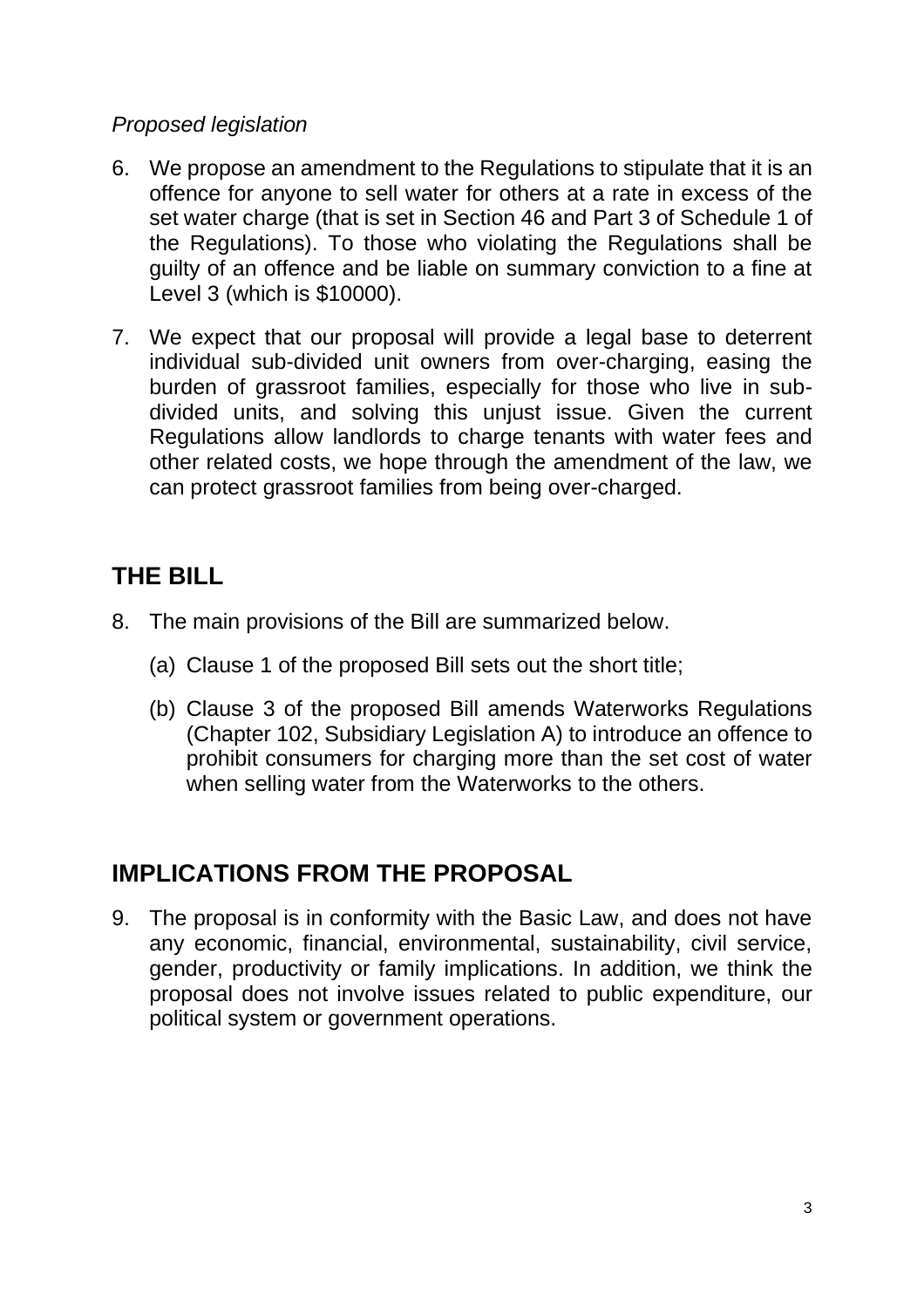## **LEGISLATIVE TIMETABLE**

10. The legislative timetable is as follow:

| Panel on Development                                       | 18 July 2018<br>28 April 2020 |
|------------------------------------------------------------|-------------------------------|
| <b>Publication in the Gazette</b>                          | 05 March 2021                 |
| First Reading and commencement<br>of Second Reading debate | 17 March 2021                 |

### **CONSULTATION**

- 11. We have submitted the revised bill to the Panel on Development for discussion twice. The first discussion was on 18 July 2018 (at the time the bill was named "Waterworks (Waterworks Regulations) (Amendment) Bill 2017"), the second discussion was on 28 April, 2020 (at the time the bill was named "Waterworks (Waterworks Regulations) (Amendment) Bill 2019"). At the second meeting, the bill had the support of members and officials that were present to make the relevant amendments.
- 12. Given that the LegCo President ruled that the bill is related to Government policies on 17 November 2020, a written consent from the Chief Executive was required. We have sent a letter to the Chief Executive for the written consent on 18 November 2020 and received responses on 21 January 2021 and 16 February 2021 in which the Chief Executive gave her written consent to the relevant amendments.

## **ENQUIRY**

13. Any enquiry on this brief can be addressed to Hong Kong Federation of Trade Unions Legislative Council Member Hon. Mak Mei-kuen's Office at 2537 9618.

Hong Kong Federation of Trade Unions Legislative Council Member Hon. Mak Mei-kuen's Office March 2021